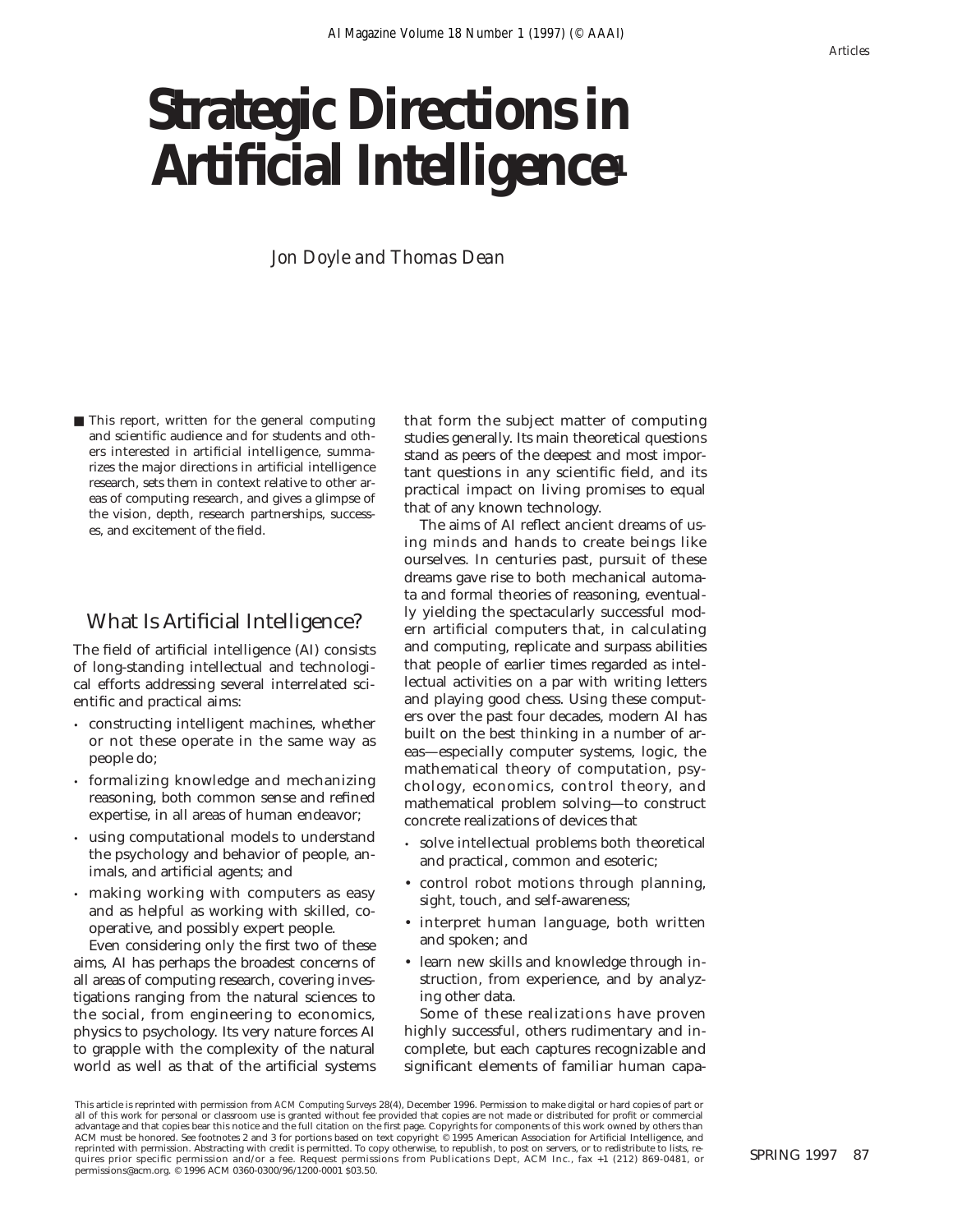bilities, and provides a skeleton upon which future research may enlarge.

One can divide present-day AI research into the following primary (and overlapping) areas 2:

- 1. *knowledge representation and articulation* seeks to discover expressive and efficient forms and methods for representing information about all aspects of the world and to use these methods to create and compile explicit, formal, multipurpose catalogs of substantive knowledge;
- 2. *learning and adaptation,* which extends statistical, analytical, and scientific discovery techniques and hypothesized neurophysiological mechanisms to procedures that extract a wide range of general trends, facts, and techniques from instruction, experience, and collected data;
- 3. *deliberation, planning, and acting,* which concerns methods for making decisions, constructing plans or designs to achieve specified goals, and monitoring, interpreting, diagnosing, and correcting the performance of the plans and implementations of the designs;
- 4. *speech and language processing,* which seeks to create systems capable of communicating in and translating among natural written and spoken languages;
- 5. *image understanding and synthesis,* which develops algorithms for analyzing photographs, diagrams, and real-time video image streams as well as techniques for the customized presentation of quantitative and structured information;
- 6. *manipulation and locomotion,* which seeks to replicate and surpass the abilities of natural hands, arms, feet, and bodies;
- 7. *autonomous agents and robots,* which integrates the other areas to create robust, active entities capable of independent, intelligent, real-time interactions with an environment over an extended period;
- 8. *multiagent systems,* which identifies the knowledge, representations, and procedures needed by agents to work together or around each other;
- 9. *cognitive modeling,* which focuses on contributing techniques and constructing integrated architectures that replicate structural or behavioral features of human cognition; and
- 10.*mathematical foundations,* which takes the concepts and techniques of the other areas as subjects for formalization, distillation, analysis, and reconceptualization.

These areas form but one categorization of work in the field; other such lists have been suggested in the past, and categorizations will again change as the field solves problems and identifies new ones. Consequently, no such list constitutes a definition of AI. For that matter, neither do other common misapprehensions, such as defining AI in terms of the activities of a particular group of people, or the use of a particular set of methods or programming languages, or as a label for computing research that does not come under some other heading. The first two of these mistake accident for essence, and the last incorrectly divides the computing field. AI is not a list of areas or a methodology, even less a group or a catch-all label, but consists of work on the enduring and intriguing aims of understanding intelligent beings and constructing intelligent systems.

## Problems of Formulation

AI has won its successes only with great effort. In earlier times, researchers used informal means to specify the problems under investigation, and their work revealed the great difficulty of formulating these problems in precise terms. Solving these problems of formulation (Minsky 1962) required considerable experimentation with and exploration of alternative conceptualizations in order to find appropriate ways of making them amenable to technical investigation and solution. Although logic, game theory, and other disciplines contributed formal approaches to specifying these problems, their methods often missed the mark in essential ways, especially by begging AI's question through presuming too much reasoning power and coherence on the part of the agent. In coming to new formulations, AI has often advanced these other fields, providing the first precise means for addressing problems shared with them.

Researchers in AI have traditionally met problems of formulation joyfully, courageously, and proudly, accepting the severe risks ensuing from such exploratory work in pursuit of the proportionately large gains that can result from finding successful formulations. The willingness to cultivate problems lacking ready formalizations has also engendered some disrespect for AI, as observers focus on the failures rather than on the successes. However, this adventurousness has proven highly fruitful, creating whole new subfields for formal investigation. Though some important problems still lack adequate formalizations, for many others AI has successfully

*The aims of AI reflect ancient dreams of using minds and hands to create beings like ourselves.*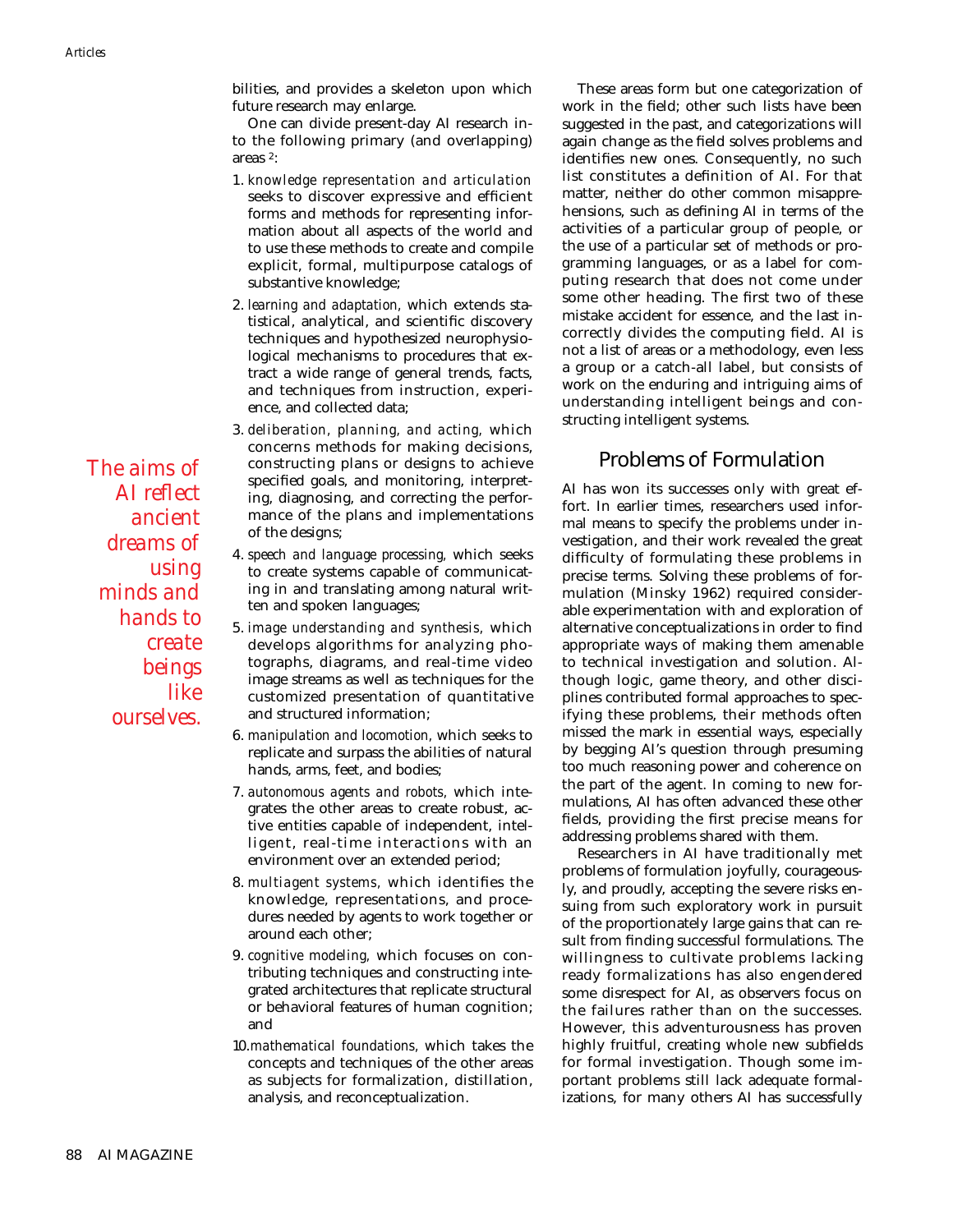AI has undergone a sea-change in the general character of its research methodology since about 1980, partly through progress on its problems of formulation, and partly through increasing integration with related areas of computing research and other fields. Speculative, exploratory work remains necessary in investigations of many difficult issues. In particular, the natural or useful scope of the formalized knowledge employed in an investigation does not always admit simple, formally satisfying characterizations, so the field retains an element of conceptual exploration. The more typical research effort today, however, relies on formal, theoretically precise, and experimentally sophisticated methods for investigation and technical communication. Rigorous science, engineering and mathematics now overshadow other work in much of the literature. Recent AI also replaces the focus of the early analytical studies on using isolated "toy" domains with a focus on using realistically broad and large-scale problem domains, and concentrates much more on integrating its ideas, systems, and techniques into standard computing theory and practice. These changes not only complement the increase in precision and formality, but demand additional rigor in order to enforce the conventions and coherence necessary in scaling up and integrating systems.

Accompanying this change in the character of AI results and research, accepted methods of educating students in AI have changed to recognize many prerequisites sometimes overlooked in years past. To understand the literature and make good in their own work, modern AI students must learn basics of a number of fields: logic, statistics, decision theory, stochastic processes, analysis of algorithms, complexity theory, concurrency, and computational geometry, to name but a few.

#### Contributions

Some highlights of the major contributions of AI to computing, and to science more generally, include artificial neural networks, automated deduction, autonomous and semi-autonomous mobile robots, computational qualitative reasoning (about physical systems), constraint programming, data-mining systems, decision-tree learning methods, description logics (structured declarative representations going beyond those structures common in traditional logic), design and configuration systems, evolutionary compu-

tation, expert or knowledge-based systems (based on corpora of explicit mainly declarative knowledge), fuzzy logic and control systems, graphical representations of uncertain information (Bayesian belief networks and others), heuristic search, logic and rule-based programming systems, mechanized symbolic mathematical calculation, natural language understanding and generation systems, nonmonotonic logics (a new category of logic formalizing assumption making), planning and scheduling systems, program synthesis and verification methods, real-time speaker-independent speech understanding, reason or truth maintenance systems (systematic recording and reuse of reasoning steps), robotic assembly systems, text processing and retrieval systems, and visual classification and registration systems.

One can appreciate the intellectual productivity of AI through the subjects it launched or has helped launch as independent areas of research, including artificial neural networks, automated deduction, constraint programming, heuristic search, integrated software development environments, logic programming, object-oriented programming, mechanized symbolic mathematical calculation, and program synthesis and verification methods. One should also note the major contributions AI has made to symbolic computing and functional programming. Both have been stimulated in fundamental ways through the sustained development and use of LISP and its relatives in AI research. AI has made important contributions to computational linguistics, to the area of epistemic logics (especially through nonmonotonic logics, theories of belief revision, and the computational applications now also heavily used in the theory of distributed systems), and to economics and operations research (where AI methods of heuristic search, especially stochastic heuristic search, have caused something of a revolution). AI has also served computing research as a prime exporter to other scientific fields of the notion of studying processes in their own right. AI models of process and information processing in language, reasoning, and representation have caused major shifts in linguistics, psychology, philosophy, and organization theory (e.g., with rule-based systems and artificial neural networks providing a "rehabilitation" of the impoverished and formerly stagnating behavioristic approach to psychology), and AI models now figure prominently in each of these fields. In addition to changing scientific fields, some AI methodologies (especially expert knowledge-based systems, *AI has undergone a sea-change in the general character of its research methodology since about 1980, partly through progress on its problems of formulation, and partly through increasing integration with related areas of computing research and other fields.*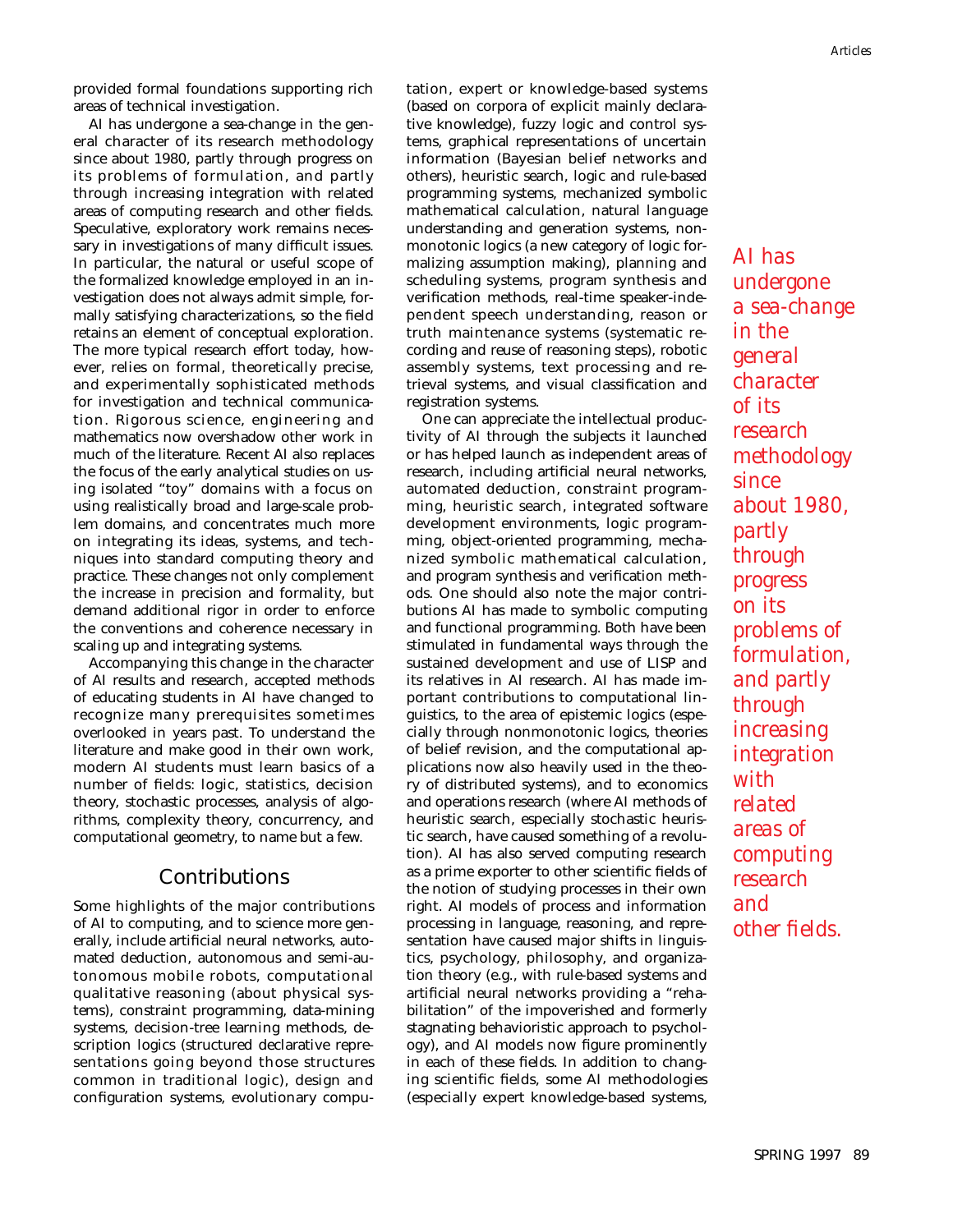*One need not hazard such risks, however, to identify the core challenges facing the next generation of AI systems, namely exhibiting robust operation in hostile environments, broad and deep knowledge of large domains, the ability to interact naturally with people, and a degree of selfunderstanding and internal integrity.*

artificial neural networks, and fuzzy systems) have changed the perspective of many engineers, who now go beyond the traditional concerns of algorithms and data to capture the knowledge or expertise underlying desired functionalities.

The manifold practical applications of AI continue to expand every year. The following few examples give the flavor of current successes, but one may find many more in the proceedings of the annual AAAI conference on Innovative Applications of Artificial Intelligence, in recent issues of Communications of the ACM (for example, the November 1995 and January, February, April, May, and August 1996 issues), and in other sources in the literature. Probabilistic diagnostic systems, based on graphical uncertainty representations, form a large class of successful applications, including the Intellipath pathology diagnosis system approved by the American Medical Association (Heckerman 1991), the VISTA monitoring and analysis system used by NASA for space shuttle mission control (Horvitz et al. 1992), and even the printer diagnosis and "wizard" subsystems of Microsoft software (Heckerman, Breese, and Rommelse 1995). Artificial neural networks also appear in many successful systems, from automated PAP smear diagnosis to online handwriting recognition (Lyon and Yaeger 1996) and vehicle navigation (Jochem and Pomerleau 1996). Fuzzy logic systems have been applied to many problems including camera and appliance control. Design and configuration systems form a large class in everyday use, with the largest, such as AT&T's PROSE and QUES-TAR systems, processing orders worth billions of dollars (Wright et al. 1993). Expert knowledge-based systems abound, with applications from credit authorization and detection of money laundering (Senator et al. 1995) to highly skilled simulations of helicopter pilots (Tambe et al. 1995) and great numbers of knowledgeable help-desk (customer service) systems. The automatically-synthesized KTS (Kestrel Transportation Scheduler) software has proven startlingly efficient in large-scale scheduling applications (Smith, Parra, and Westfold 1996), and knowledge-based planning and scheduling systems now yield dramatic improvements in manufacturing efficiency and productivity (Naj 1996). Speech- understanding technology has begun to have commercial impact, from control aids for the manually impaired to replacing telephone operators. Machine-vision systems now find routine use in industrial inspection and assembly processes and play increasingly

important roles in the analysis of medical imagery, from the analysis of radiographs to helping surgeons operate on the correct areas of the brain (Grimson et al. 1996). Clinical trials now in progress seek to evaluate a wide range of computer-aided surgical procedures, including the use of surgical robotic devices in hip replacement surgery. Applications in automatic vehicle control have only reached the demonstration stage (CMU's RALPH vehicle drove across the continental United States with minimal human intervention (Jochem and Pomerleau 1996)), but promise more widespread applications in the near future. Machine-learning methods have successfully automated the analysis of astronomical data and found new classifications for astronomical objects (Goebel et al. 1989). To these one must add the "impractical" but impressive success of game-playing systems, which through systematic exploitation of AI search techniques and special-purpose hardware now hold the position of the world's best checkers player (Schaeffer et al. 1992), have tied the world-champion backgammon player (Tesauro 1995), and seriously challenged the world chess champion (Kasparov 1996).

### **Directions**

Predicting the results of the next generation of fundamental research requires either bravery or foolishness. One need not hazard such risks, however, to identify the core challenges facing the next generation of AI systems, namely exhibiting robust operation in hostile environments, broad and deep knowledge of large domains, the ability to interact naturally with people, and a degree of self-understanding and internal integrity.

- The world, although not necessarily malicious, provides a messy and hostile environment with a structure that cannot be completely anticipated. Whether a robot moving through the physical world, a "softbot" wandering through cyberspace, or an intelligent collaborative or analytical agent, the system confronts problems, opportunities, situations, and external (user or collaborator) demands that change over time. The system will surely fail in its purpose unless it can quickly learn from its experience and adapt to changes in its environment.
- The system will require large amounts of knowledge reflecting a broad cross-section of the world. It must capture or embody this knowledge in a form suitable for use in many different tasks, for tailoring portions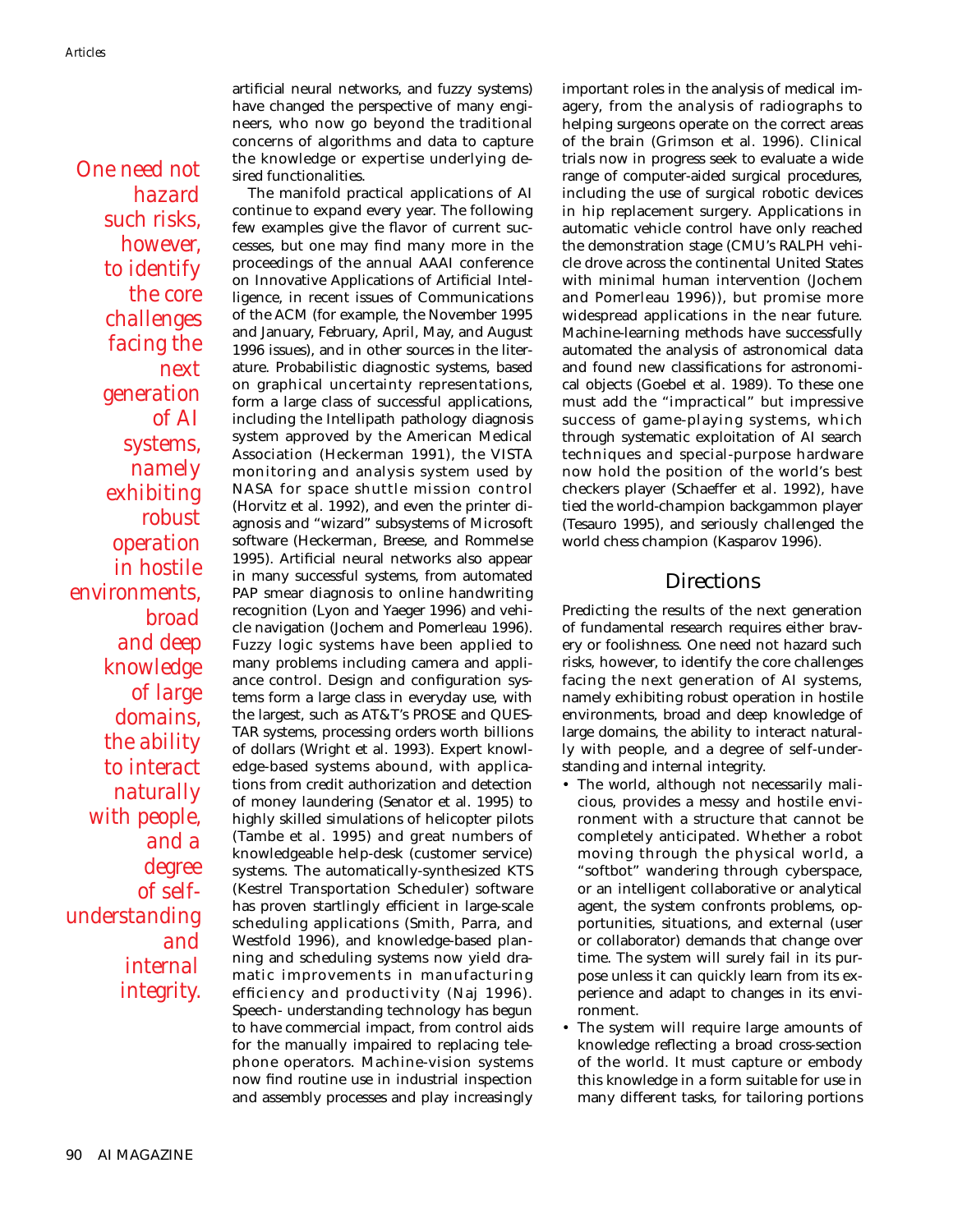to achieve high performance on specific tasks, and for acquiring knowledge through its own problem-solving experience and through collaboration with people and other agents. Exploiting large bodies of poorly structured information, such as the World Wide Web and older information systems, will demand efficiency and dexterity in handling extremely large amounts of complex information.

- To interact with its human collaborators, the system must engage in extended dialogues that progressively clarify and enrich the depth of understanding. Doing this requires using natural languages and appropriate visual displays and tactile modalities to communicate, rather than simply exchanging single correct sentences as demanded by today's limited systems. Interacting with its artificial collaborators calls for similar economy and clarity and need not, but may, involve the same languages as used for communication with humans.
- The system also must understand itself as well as its collaborators and the world around it, the better to integrate its diverse components, facilitate their smooth interaction, maintain and improve its knowledge and skills, and dynamically regulate the use of its scarce resources.

Building systems with these characteristics poses the same challenges that have driven AI research throughout its history, and each of the areas of technical investigation introduced earlier—knowledge representation and articulation, learning and adaptation, deliberation, planning, and acting, speech and language processing, image understanding and synthesis, manipulation and locomotion, autonomous agents and robots, multiagent systems, cognitive modeling, and mathematical foundations—-supports a vigorous research effort contributing to meeting these challenges. This brief survey cannot present a complete picture of all the important directions of research in each of these areas (see Weld, Marks, and Bobrow 1995) for a more generous, though still abbreviated, summary, the challenge problems listed by (Selman et al. 1996), and the 1994 Turing Award lectures of Feigenbaum (1996) and Reddy (1996) for other perspectives). Instead, the following sections sketch some broad directions—spanning many of the narrower areas of investigation—that characterize much of the work in the field today and, in all probability, for the next decade. These directions consist of pursuing systemic and intellectual integration, of which building robots (both physical and computational) and

modeling rationality (mainly in the sense of economics and decision theory) form two broad special cases; supporting collaboration; enhancing communication; obtaining the broad reaches of knowledge needed for intelligent action; and deepening the mathematical foundations of the field. The robot direction also constitutes a technical area, but a broad one that touches on most of the other areas as well. The remaining directions each make essential use of several of the technical areas of investigation.

#### Pursuing Integration

AI today vigorously pursues integration along several dimensions: integrating systems that support different capabilities, combining theories and methodologies that concern different facets of intelligence, coordinating subfields within AI, and reconciling, accommodating, and exploiting ideas from other disciplines.

Making progress on hard problems requires analysis, and AI has made substantial progress by isolating and understanding many of the important subtasks and subsystems of intelligent behavior in terms of knowledge representation, learning, planning, vision, and like subjects. Much current research seeks to put the pieces back together by constructing integrated systems that incorporate major capabilities drawn from several or all of these areas. For example, natural language processing systems now incorporate learning techniques, recent planning systems incorporate methods for reasoning under uncertainty, and "active" vision systems combine planning control of robot motions with analysis of the resulting sensor data. Integration offers a special opportunity both to test the component theories and also to constrain further the requirements on them. Integration takes special prominence in work on building robots and supporting collaboration, detailed in the following, and in work on complete cognitive architectures, such as SOAR (Rosenbloom, Laird, and Newell 1993).

Apart from the engineering challenge of building complex, hybrid systems capable of accomplishing a wide range and mixture of tasks, AI's scientific challenge consists of providing integrated computational theories that accommodate the wide range of intellectual capabilities attributed to humans and assumed necessary for nonhuman intelligences. Many efforts at theoretical integration occur among the subfields of AI. Common logical underpinnings help integrate theories of knowledge representation, planning, problem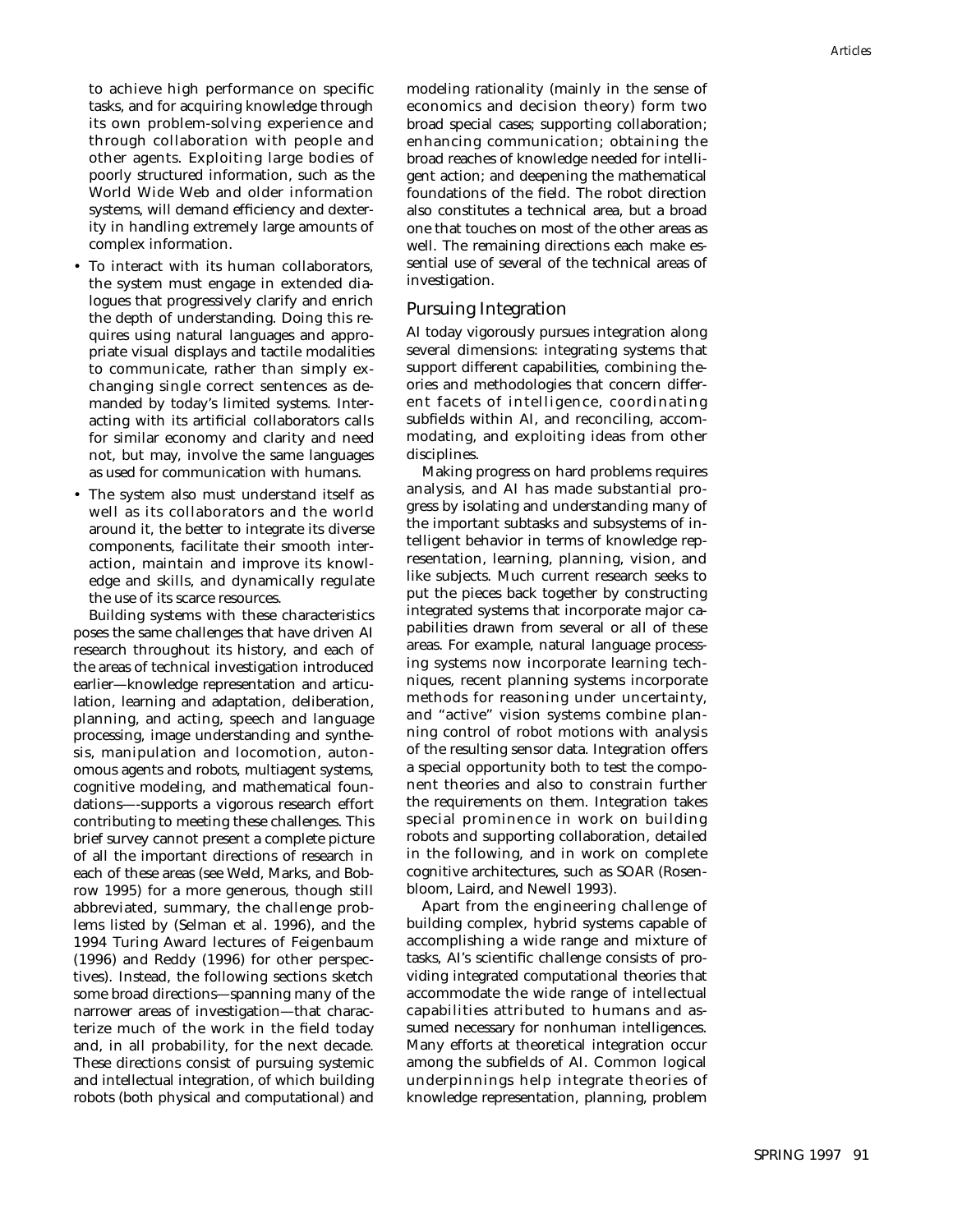solving, reasoning, and some aspects of natural language processing, while economic concepts of rationality and the mathematics of Markov decision processes help unify recent theories of probabilistic planning, fault diagnosis and repair, reinforcement learning, robot control, and aspects of speech recognition and image processing. Of necessity, many of these efforts at theoretical integration cross disciplinary boundaries and lead to integration with other fields. AI has drawn on and contributed to logic, philosophy, psychology, and linguistics for some time. Integration with economics, decision theory, control theory, and operations research has served as a focus for more recent efforts, detailed in the section on rationality.

*… research on control of autonomous robots has shifted toward less detailed representations that make simpler demands on sensory and actuation systems.* 

The most novel case, but perhaps of the greatest immediate practical importance, consists of integration with related areas of computing research and practice. Integration with these areas has progressed steadily, but slower than one might hope; the areas of tightest integration include theory, databases, and programming languages (especially for logic and object-oriented programming). No one in AI today views AI systems as standing alone; instead, most view AI techniques as supplying components of complex computer systems, components that provide key elements of the capabilities, flexibility, and cooperativeness of an overall system. To realize their benefits fully, AI techniques and the theories underlying them must be integrated much more completely into the warp and woof of computing theory and practice. Representative long-term goals for integration with related areas of computing research include:

- dramatically change the nature of programming so that, for most tasks and applications, the programmer works with a collaborative, knowledge-based agent that provides direct and extensive support for specifying, designing, implementing, maintaining, and re-engineering reliable, robust, secure, efficient, and intelligible hardware and software systems.
- remove artificial distinctions between knowledge bases and databases, which current systems treat separately (the knowledge bases in the running program, the comparatively large databases in specialized servers). Construct efficient, uniformly transparent mechanisms for representing large amounts of knowledge and data, for translating among these representations, and for applying knowledge-based inference, learning, and discovery mechanisms to information appearing in a variety of

forms in extremely large-scale knowledge and data repositories.

- better integrate reasoning systems with traditional programs, making it easy to mix computation and reasoning from knowledge to achieve desired results. Integrate the corresponding programming and specification tools as well, removing artificial distinctions between description logics and object-oriented systems and between logic programming, rule-based programming, and traditional programming systems.
- lessen the tension between speed and quality of action by continuing adaptation and extension of knowledge-based reasoning and learning techniques to real-time operation and control of complex real-world systems that involve hard deadlines.
- make computers easier to use: more cooperative and customizable, with interfaces that employ natural languages and other modalities to communicate in familiar and convenient ways.

#### Building Robots (Physical and Computational)

Building integrated agents that perceive and act in extant complex and dynamic environments requires integrating a wide range of subfields of AI and computing research. These environments include both physical environments and the "virtual" worlds of information systems. By focusing on everyday worlds of interest to people, such as office buildings or the Internet, researchers avoid the methodological hazards of designing and simulating toy worlds unwittingly tailored to the designs they were supposed to validate. They also avoid the opposite problem of focusing on problems so hard even humans cannot solve them.

The term "robot" traditionally refers to automated agents acting in physical environments, with terms like "softbot" and "software agent" introduced to refer to agents acting purely within information systems, but this distinction promises to fade in importance as physical agents enter into electronic communication with each other and with online information sources, and as informational agents exploit perceptual and motor mechanisms (such as interpretation of graphical images and synthesis of gestures and other animations). Accordingly, this report calls both types of agents robots, returning to the original sense of the word as an artificial worker in Karel Capek's 1921 play *R.U.R.* (Rossum's Universal Robots).

Many of the major areas of AI and comput-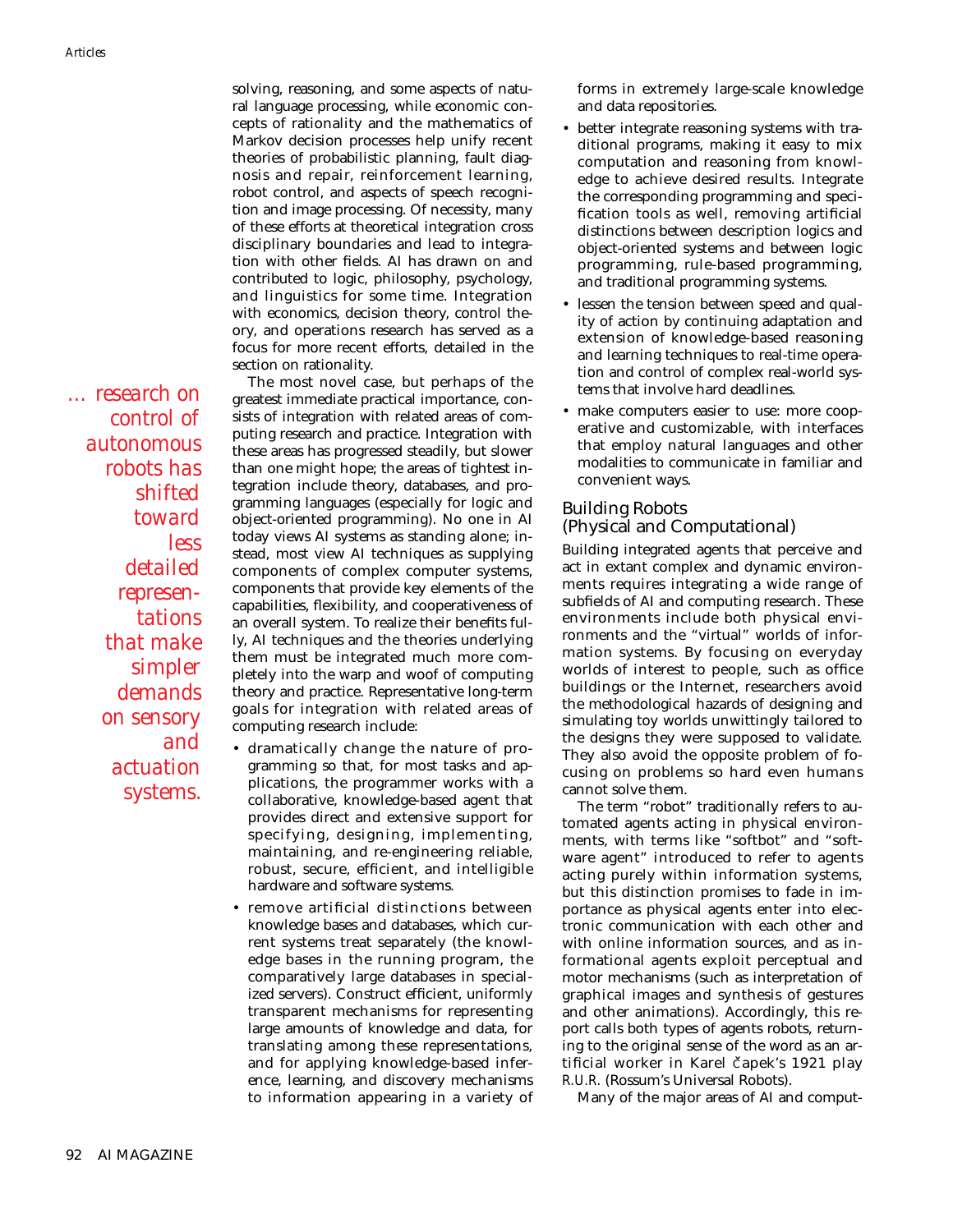ing research play essential roles in work on robots, from planning, sensing and learning to high-performance numerical computing and interacting with multiple databases across networks. Robots working in informational environments require little investment in additional expensive or unreliable robotic hardware, since existing computer systems and networks provide their sensors and effectors. Robots with physical abilities, in contrast, require mechanization of various physical sensory abilities, including vision, hearing, touch, taste, smell, thermoreceptivity, and mechanization of various physical motor abilities, including manipulation and locomotion. These areas comprise some of the major efforts of AI and provide some of its most impressive successes.

Recent work points toward new directions and applications in physical perception and motor abilities. Maturing work on vision as inverse graphics now finds applications in medicine and industry, while research on vision for autonomous robots now takes as its focus less well understood approaches employing more qualitative and "purposive" analyses that select which portions or aspects of images to look at based on what the robot is trying to do. Work on motor abilities now yields unexpected applications in rational drug design for traditional techniques like configuration-space planning, while research on control of autonomous robots has shifted toward less detailed representations that make simpler demands on sensory and actuation systems. Other work actively seeks to transfer the new representation techniques to applications such as industrial cleaning and ordnance disposal.

Scaling the operation of autonomous robots to more complicated tasks, and to natural environments in which the robots operate safely in the presence of humans, requires further integration of perception, action, and reasoning. High-level reasoning about what to do requires developing new perceptual systems that generate the kinds of data needed by the reasoning system, but the reasoning system in turn must make realistic demands on perception. The marriage of these abilities aims to produce robots that combine the high-level programmability of traditional AI systems with the fault tolerance of current autonomous robots.

The area of computer vision exhibits increasing integration with other disciplines. The subfield of active vision, for example, seeks to radically simplify the process of information extraction by closely coupling it to the control of action for a particular task, thus exploiting the practical constraints imposed by the domain of operation. Other approaches exploit theoretical and technological integration. For example, inverse optics—roughly, the use of images to build models like those used in computer-aided design systems—now draws on collaborations with computer graphics, medical image processing, computational geometry, and multimedia.

Representative long-term goals in this direction include building robots that:

- combine planning, learning, vision, touch, speech and other senses in performing everyday tasks, e.g., housecleaning, cooking, shopping, answering the telephone, making appointments, and negotiating or bargaining with other agents (human or otherwise) for commodities and information.
- adaptively monitor, select, tailor, and rewrite the contents of electronic information sources (TV, faxes, newswires, the World Wide Web) to inform one of news and events in accord with one's changing personal interests, plans, and purposes.
- record, monitor, and analyze one's medical history and condition over one's entire lifetime, helping to explain and maintain treatment plans, to detect physician mistakes, and to guide interactions with healthcare providers.
- perform tasks people cannot or do not want to do, such as mining, firefighting, handling hazardous material, and planetary exploration.
- operate within large-scale distributed systems to monitor and maintain the overall system operation, learning how to detect and defend against malicious external (criminal or terrorist) or internal (disgruntled or corrupt employee) attacks.

#### Modeling Rationality

Formal and informal notions of rationality from psychology (reasoning and argument) and logic (semantic consistency, deductive closure) have served AI well from its earliest days. They supply concepts useful in mechanizing several forms of reasoning, and provide the basis for major cognitive-modeling explorations of hypotheses about the psychology of human ratiocination and its integration with other mental faculties. These large-scale, detailed cognitive theories have already begun to change the face of psychological theory, while nonmonotonic, probabilistic, and new modal logics continue to expand conceptions of logical rationality. The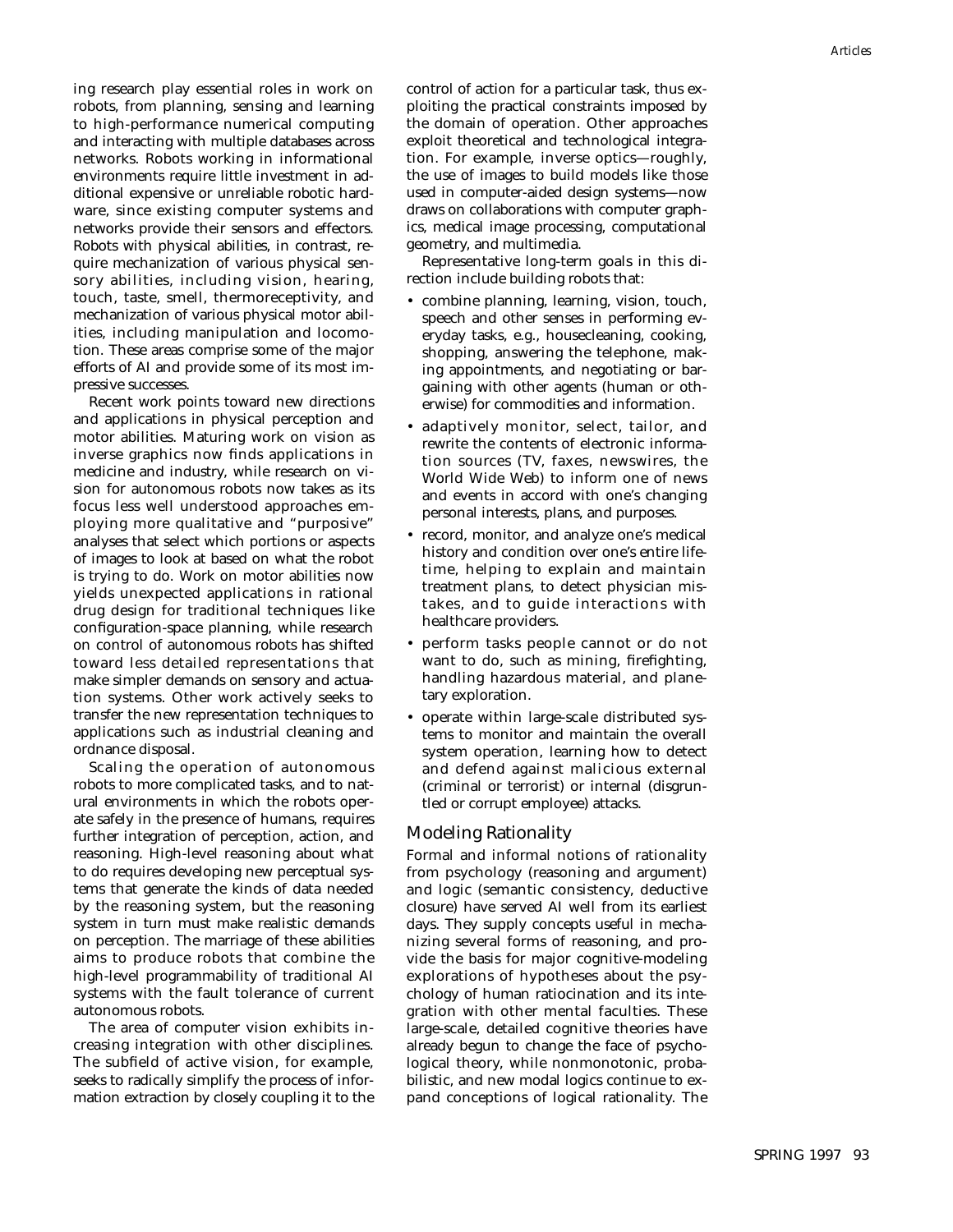*… recent work in AI has drawn on economic theory in many ways while remaining cognizant of its limitations.*

main new direction here, however, seeks integration of rationality in the logical and psychological senses with the economic sense of rationality (maximum utility, optimal allocation of resources). Rationality in the economic sense has made only sporadic appearances in AI until recently, even though it subsumes the logical sense from a formal point of view and provides explanations of important aspects of rationality in the psychological sense. Rationality in the economic sense offers many attractions as an organizing principle for both intelligent system construction and intellectual integration. It contributes to the system's coherence (in terms of explanation, justification, and verification), to its competence (offering performance advantages), and to its construction methodology (design and development advantages). Researchers in many areas of AI have recognized these advantages and begun work on exploiting rationality in the economic sense. In consequence, economic rationality promises to permeate much of AI; indeed, this work also promises to contribute to economics as well, as AI and economics work together on their shared problems.

Early work in AI largely rejected formal economic models in favor of psychological ones because the standard economic theory focuses on an idealization in which rational agents suffer no limitations of memory or time in coming to decisions, and which, for these reasons and others, may not be realizable in the world. Economic approaches generally presupposed possession of utility and probability functions over all contingencies, which did not help in AI's need to construct these functions at the outset. Moreover, economics formalized preference and probability information in terms of very abstract representations that, through a lack of much structure, supported only very inefficient algorithms for making rational choices. In contrast, the psychological problem-solving methodology quickly adopted in AI starts with an easily realizable notion of rationality that is much weaker than the standard economic notion (one sanctioned, moreover, by Herbert Simon, a heretical economist founder of AI). Rather than seeking to maximize the numerical utility or expected utility across all conceivable actions, problem-solving rationality simply seeks to find actions meeting less stringent aspirations, such as satisfying designated conditions ("goals") on the resulting states. Building on this approach, researchers now work towards ideal rationality through several means: by increasing the sophistication of reasoning about goals, by adopting explicit notions of utility, and by performing tractable optimizations that take into account the limited knowledge and abilities of the decision maker.

As this approach to rationality suggests, recent work in AI has drawn on economic theory in many ways while remaining cognizant of its limitations. The first and major exploitation came about through partially solving the problem of representing probabilistic information that stymied early attempts to use decision-theoretic ideas directly. The popular graphical formalisms, especially Bayesian networks and influence diagrams, now support great numbers of successful applications, from sophisticated medical reasoners to mundane printer-diagnostic subsystems of personal computer operating systems. Indeed, the decision-theoretic notions of preference, utility, and expected utility now play important roles in many areas of AI research, as they help to shape learning and adaptation, to guide the plans and actions of autonomous agents and robots, and to reconcile and integrate AI planning methods with those of operations research. As interest in collaboration and multiagent systems has increased, many AI researchers have adopted the tools of game theory and the theory of social choice to analyze and design agent interaction protocols, to understand computational decision-making methods, and to analyze functional decompositions of mental organization. In the most explicit borrowing from economics, some work employs computational market price systems to allocate resources in a decentralized manner, and uses theoretical analyses of different economic systems to tailor multiagent organizations to achieve high efficiency in performing specific tasks.

Just as AI has contributed to logic, the intellectual trade with economics flows both ways, though unequally at present. Bayesian networks and other AI methods have improved practice in statistics. The anticipated but as yet unrealized prize contribution, however, lies in using the precise, detailed models of mental organization developed in AI in formulating a realistic and useful theory of the rationality of limited agents (such as people) and organizations composed of such agents, something that has evaded economics throughout its history. The AI theories relating goals and preferences provide one step in this direction, as they augment the traditional economic theories of preference with new qualitative languages for modeling the incomplete and conflicting desires of agents.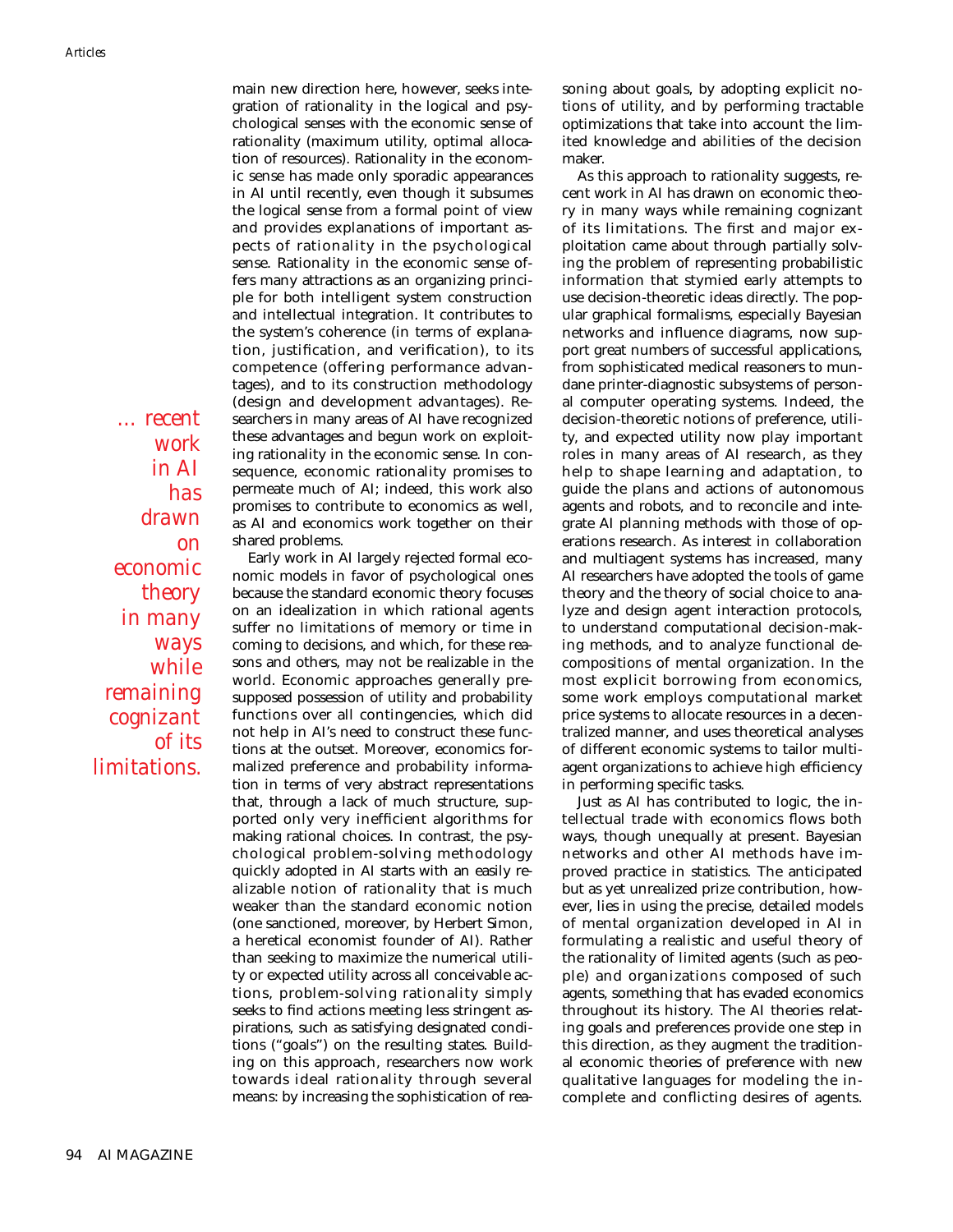Recent work on control of deliberation, balancing the costs of further deliberation against the expected benefits, also points in this direction. More immediately, AI and computing research might help economists get a handle on costs and value of information, computation and communication, factors too often neglected in economics.

Representative long-term goals in this direction include:

- continued development of efficient representations and algorithms for rational decision and action that integrate, extend, and improve on current structured representations for probabilities, preferences, decisions, and (game-theoretic) games.
- construction of effective computational techniques that allow trading amounts of computational commodities—such as time, memory, or information—for gains in the value of computed results.
- understanding the relationship between the rationality of the design of a system (problem formulation, knowledge representation, computational resources) and the rationality of the resulting system.
- extending the application of theories of rationality to learning and adaptation, especially in situations where the learning process must both use and learn preference and utility information.

#### Supporting Collaboration

Quite apart from the research collaborations within and without AI just described, the subject matter of collaboration and coordination of multiple agents (human or artificial) forms one of the main directions for AI research in coming years (Grosz 1996). To prove useful as assistants, AI systems must interpret the words and deeds of people to model the desires, intentions, capabilities and limitations of those people, and then use these models to choose the most appropriate or helpful actions of their own. Making these interpretations often means relying on statistical properties of past behavior, and choosing how to cooperate often means assessing or negotiating the preferences and tradeoffs held by the various participants.

Studies of collaboration have a long history in sociology, economics, politics, linguistics, and philosophy. AI has studied collaboration issues in four primary contexts: understanding dialogue, constructing intelligent assistants, supporting collaborative and group work, and designing "artificial societies." In the longest-studied of these contexts, understanding dialogue, the normal rules of conversational implicature presuppose cooperative intent on the part of the listener. Asking a computer "Can I see the accounts receivable summary?" should yield either presentation of the summary or an explanation of the reason for its unavailability, not a less-than-helpful "yes" or "no." Aggravation with the stupidity of computers will never cease without such cooperative interpretation of requests and statements.

In the more recent context of designing intelligent assistants, the assistant systems must seek to understand and support the aims of the user. These systems go beyond mere decision support by attempting to anticipate and satisfy the needs of the user whenever possible and appropriate. The ARPA/Rome Laboratory Planning Initiative (Fowler, Cross, and Owens 1995) and NASA's VISTA ground-control support system (Horvitz et al. 1992) provide good examples of such assistants.

In a broader context, AI research contributes to providing supportive environments for collaboration and group-cooperative work. As in understanding discourse and designing intelligent assistants, these supportive environments must model processes and plans, but they must also supply methods which reason from these models to coordinate projects, manage workflow constraints, filter and broker information, answer questions, notify participants as appropriate, translate "utterances" between different interface modalities, and generate summaries to quickly bring offline participants up to date.

The newest context, designing artificial societies, introduces a design perspective into economics by seeking to tailor the preferences of agents, the protocols of interaction, and the environmental constraints so as to automatically yield collaboration, non-interference, and other desirable properties of group behavior.

Research on collaborative systems draws together many of the research areas of AI, especially planning, multi-agent learning, speech and language, and image understanding and presentation, and involves fundamental issues of modeling commitment, communication requirements, constraints and tradeoffs, negotiation methods, and methods for resolving conflicts among the intentions of collaborating agents. Collaborative systems also provide an interesting environment for attacking a core problem of knowledge representation, that of amassing enough knowledge about a broad domain, including many application tasks, to improve performance significantly.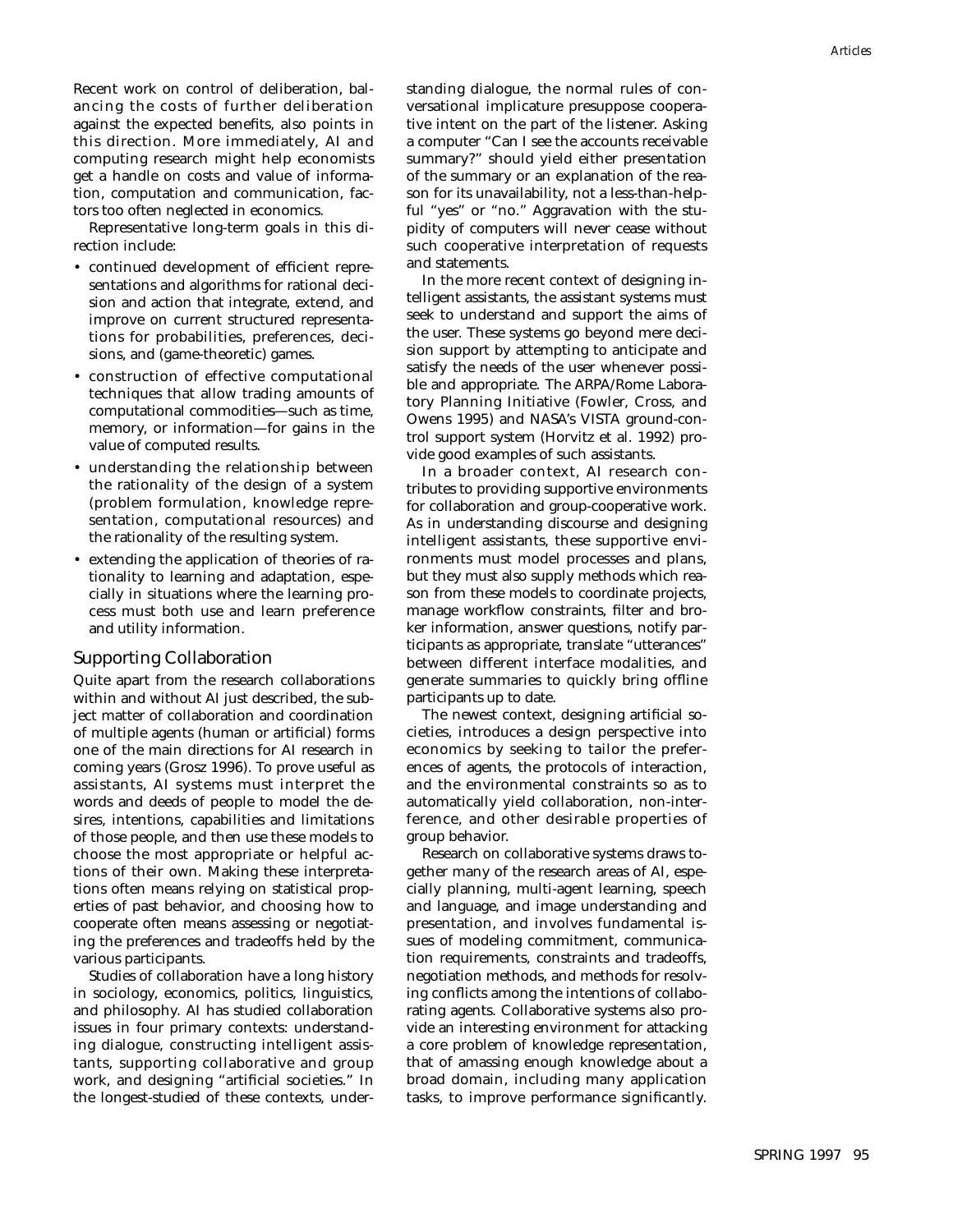Situating people and artificial agents in a common environment with a shared domain model, even a rudimentary one, creates the opportunity for large numbers of collaborators to convey their knowledge to and share their discoveries with one another and with the artificial agents, and for each participant to learn from the collaborative experience.

Representative long-term goals in this direction include:

- construct DWIM (do what I mean) capabilities for household, educational, commercial, and industrial appliances, yielding machines that infer the desires and intentions of the users and cooperate with them in achieving their aims.
- construct intelligence "amplifiers" or "prostheses" that act with a person to overcome limitations of knowledge, memory, or speed in achieving the person's aims.
- construct societies of human and artificial agents that collaborate in efficient ways to achieve complex ends.

#### Enhancing Communication

Efficient and natural communication holds the key to many of the promises of computers, given that relying on command languages, menus, textual display, and other traditional media stymies many potential applications3. The activities these applications support normally rely on many different communication modalities, such as spoken utterances, written texts, and the gestures that accompany them, and effective participation in these activities requires the ability to understand and generate communications in these modalities. In addition, the ability to read would greatly simplify the task of imparting knowledge to artificial agents, considering the vast amount of human knowledge encoded in written form. AI has long addressed these issues, and has contributed to great progress on realizing linguistic and visual communication mechanisms involving multiple modalities, including natural language, gestures, and graphics. The most general form of these abilities, however, lies far beyond current scientific understanding and computing technology.

Ambiguity, intent, and thinking while speaking form some of the main obstacles to achieving the desired communication. Human languages all use a small set of resources (such as words, structures, intonations, and gestures) to convey an exceedingly wide, rich, and varied set of meanings. Speakers often use the same word, structure, or gesture in many different ways, even in the same sentence or episode. Although people rarely notice such

ambiguities, their identification and resolution challenge current speech- and language-processing systems. Intent, or the difference between what people say (or write) and what they actually mean, arises because people rely on their audience to infer many things left unsaid or unwritten from context and common knowledge. Furthermore, people often begin to speak or write before thinking through their ideas completely, using the formulation of utterances as a step in understanding their own partially formed ideas. Both practices result in partial and imperfect evidence for what people really mean to communicate.

Recent developments include the use of statistical models, typically generated automatically, to predict with good accuracy simple grammatical features of utterances such as the part of speech of a word, as well as semantic properties such as the word sense most likely in a given context. These models thus reduce problems caused by ambiguities in the grammatical and semantic properties of words. In other work, idealized models of purposive communicative action support improved discourse modeling.

Much of the success of current natural language processing technology stems from a long and tedious process of incremental improvement in existing approaches. Extracting the best possible performance from known techniques requires more work of this kind, but exploration of new and combined approaches supplies additional opportunities. For example, although statistical and machine-learning techniques in natural language processing offer broad (but shallow) coverage and robustness with respect to noise and errors, grammatical and logical techniques offer deeper analyses of meaning, purpose, and discourse structure. These two types of techniques could complement one another, with the symbolic techniques serving to specify a space of interpretation possibilities and the statistical techniques serving to evaluate efficiently the evidence for alternative interpretations. The results of such integration should prove of value to all natural language processing applications, from information extraction and machine translation to collaborative interfaces. Another opportunity involves determining the most effective combination of natural language processing technology with other technologies to forge effective multimodal user interfaces.

Representative long-term goals in this direction include:

• provide spoken and gestural control for common appliances (lighting, heating and

*Efficient and natural communi– cation holds the key to many of the promises of computers ….*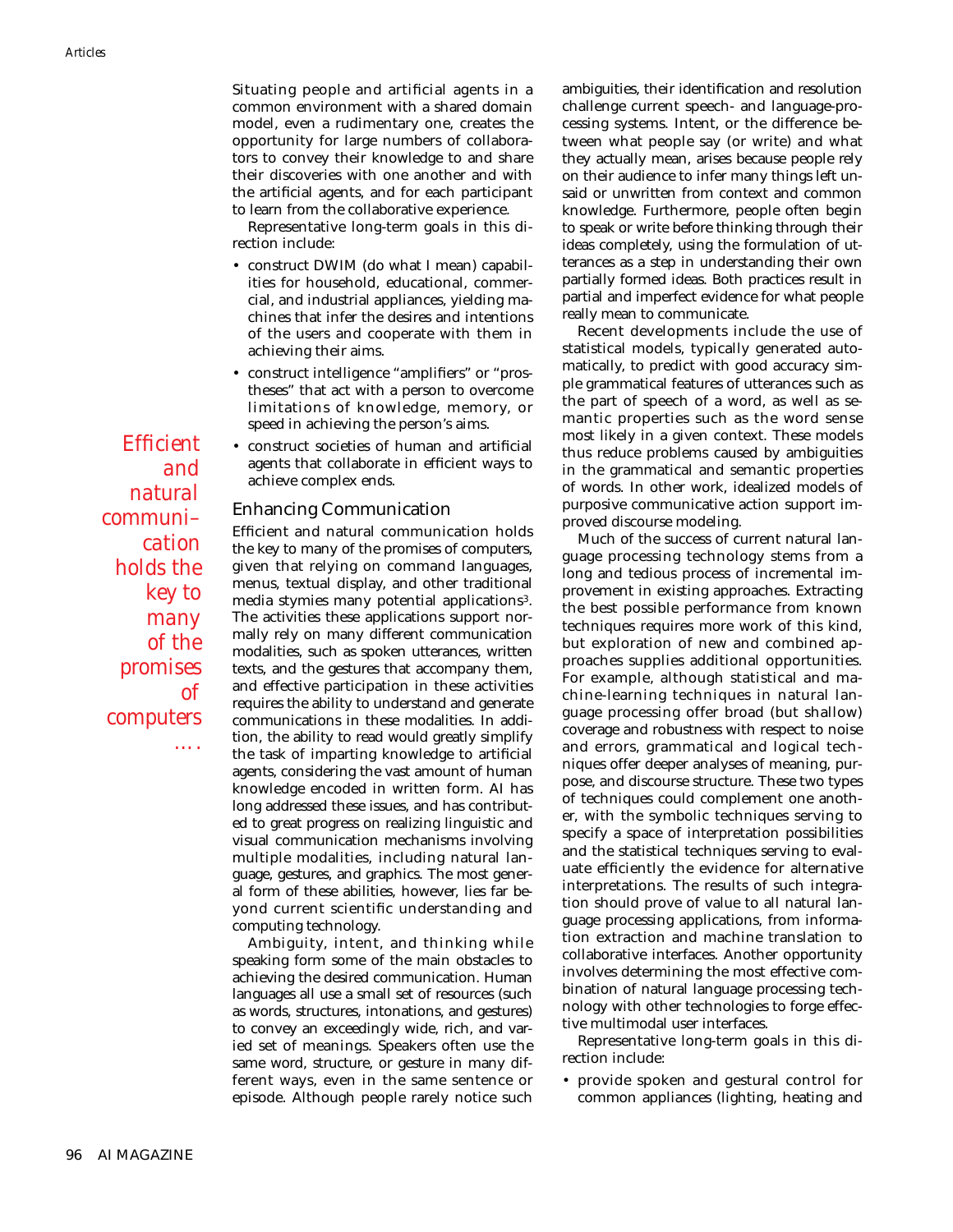air conditioning, computers, televisions, automobiles, etc.) in many settings: the smart house, office, factory, etc.

- automate the formalization of knowledge from books and other texts.
- provide simultaneous translation between languages, automatic translations of written texts, and natural spoken renditions of written or electronic texts.
- permit the use of natural spoken or written languages in interacting with large-scale databases and sources of knowledge: automate telephone operators, librarians, travel agents, and other services.

#### Obtaining Knowledge

The most widespread benefit so far of putting AI into practice consists of the bodies of human knowledge formalized with an eye to mechanizing reasoning. Though the idea of writing down expert knowledge in explicit form goes back at least to the code of Hammurabi, if not to the earlier Egyptian and Babylonian inventors of geometry and arithmetic, the knowledge formalized and codified through AI methods has a very different character and purpose. AI compilations go beyond mere books by representing not just the "factual" knowledge about the subject but also the reasoning processes appropriate to specific uses of the knowledge. Authors of books focus on conveying propositional knowledge, normally leaving it up to the reader to learn how to apply and interpret the knowledge. Authors of traditional computer programs focus on representing processes, necessarily leaving it to the documentation (if any) to convey the facts used or presupposed in the design or operation of the programs. The efficient mechanization, maintenance, and explication of expertise requires expressing both types of knowledge in declarative representations. Reasoning systems may then manipulate these representations in a variety of ways to support explanation, guidance, maintenance, and learning. The novel opportunities created by capturing reasoning processes as well as factual knowledge have stimulated great effort in this area, and construction of knowledge-based systems today goes on in hundreds if not thousands of sites. Most of this work stays invisible, as businesses and organizations view these bodies of articulated expertise as trade secrets and competitive advantages they do not wish to see their competitors replicate.

The problem of formalizing knowledge remains one of the principal challenges to AI research. Current successful knowledge-based systems rely on carefully limiting the scope and domain of the formalized knowledge, in order to make it tractable to collect, codify, and correct this knowledge. The experience of AI shows two key lessons about this task: formalizing knowledge is difficult, and adequate formalizations are feasible. The current formalizations, although adequate to the specific tasks addressed so far, fail to support the integration aims of AI research in several ways, and overcoming these limitations forms a major task for AI research that forces consideration of many fundamental issues in knowledge representation.

First, current formalizations do not cover the broad scope of knowledge needed for intelligent activity outside of carefully circumscribed circumstances, in particular, the knowledge needed by integrated systems acting in everyday household, social, workplace, or medical situations; nor do current formalizations fit together smoothly, since the conceptualizations adequate to one domain rarely do justice to the concepts from peripheral domains. Addressing these problems calls for constructing formal "ontologies" or conceptual organizations adequate to the broad scope of human knowledge that include propositional, uncertain, and algorithmic and procedural knowledge; finding ways for efficiently structuring, indexing, and retrieving large-scale bodies of knowledge; reasoning across multiple domains, and across the same knowledge represented for different purposes; and efficiently representing the contexts or foci of attention that form the specific portions of the large bodies of interest in episodes of reasoning. To prove useful in practice, the structures and methods developed here will require (and benefit from) smooth integration with extant databases and database organizations, as well as a closer integration between declarative knowledge about formalized procedures and the use of typical procedural programming languages.

Second, most extant bodies of formalized knowledge presuppose, but avoid formalizing, the commonsense knowledge so characteristic of people. Although expert performance often does not depend on common sense (as any number of jokes about experts illustrate), commonsense knowledge and reasoning appear crucial, both for tying together domains of expert knowledge and for recognizing the boundaries of specialized expertise in order to avoid acting inappropriately. Thus constructing broadly knowledgeable and capable systems requires formalizing and mechanizing commonsense reasoning. The

*The most widespread benefit so far of putting AI into practice consists of the bodies of human knowledge formalized with an eye to mechanizing reasoning.*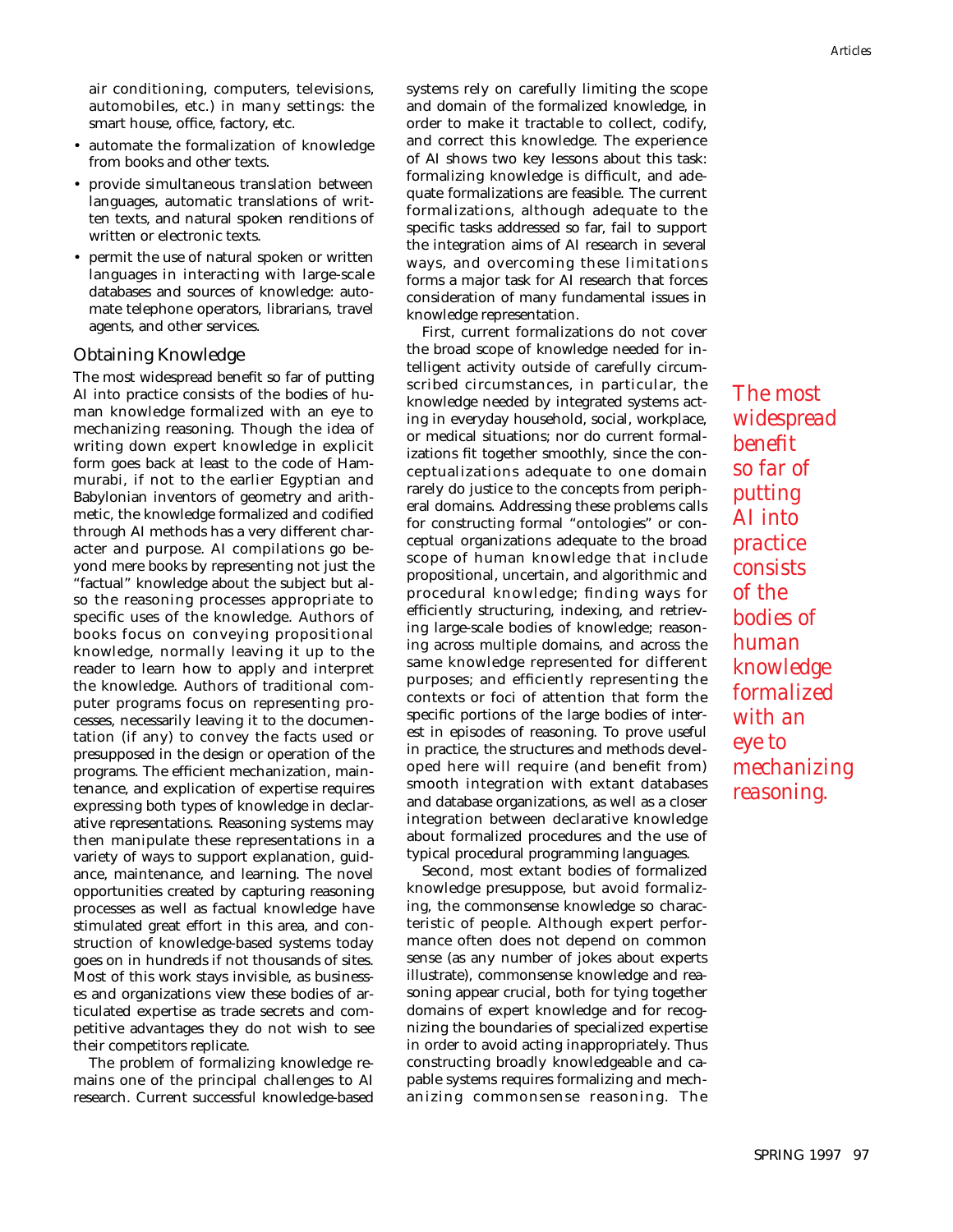*As a field, AI embarks on the next fifty years excited about the prospects for progress, eager to work with other disciplines, and confident of its contributions, relevance, and centrality to computing research.*

amount of knowledge needed for intelligent action across the broad range of human activity promises to dwarf even the large body developed in the long-running CYC project (Lenat 1995).

Third, current methods for constructing bodies of formalized knowledge require much (often heroic) human labor on the part of the best (and least available) people knowledgeable in each area, as does their maintenance or adjustment as circumstances change. Though some applications may command the resources these methods demand, realizing the benefits of knowledge-based systems in the broad spectrum of applications requires developing methods in which the necessary mass of knowledge accumulates through many small contributions made by a range of people, both the ordinary many and the expert few, and through the exploitation of machine labor.

The goal of enabling people to make incremental contributions to knowledge bases motivates research on simplifying and streamlining the process of updating and maintaining the system's knowledge and abilities. Performing the primary tasks—identifying gaps in knowledge, expressing the knowledge needed to fill those gaps, and checking new knowledge against old—requires knowledge about the system's own knowledge and operation. Accordingly, methods for these tasks rely on declarative formalizations of both the processes for carrying out each of these steps and of the structure and function of each part of the knowledge base, rather than on the mainly procedural representations found in most programming languages. Such formalizations, and methods for using them, form the basis of the extensively investigated KADS methodology and library (Schreiber, Wielinga, and Breuker 1993). Automating these methods as part of the system's own reasoning permits the system to exhibit limited forms of self-understanding, and makes the processes of reasoning and acquisition quite synergistic.

Of course, people do not always possess the knowledge they need, and even with automated helps may still find it extremely hard to articulate the knowledge they do have. Work on machine learning and discovery techniques bridges the gap in many cases. This work builds on statistical methods and "connectionist" models inspired by neurophysiology, but extends them to cover a much richer class of models and to combine symbolic and numerical methods in useful ways. Current methods can capture some expert behavior, but often do so in a way that does not provide useful explanations of the behavior.

Using these bits of embodied expertise in many cases requires further analysis to transform the knowledge (e.g., "turn to the right if *E>0*" for some complex numerical expression *E*) into a more explicit and sensible form ("turn to the right if the road turns right"). For example, one important new area uses Bayesian networks to summarize prior knowledge in an understandable way, Bayesian inference to combine prior knowledge with new data, and techniques of compositional representation to learn (construct) new networks when the prior network fails to accommodate the new data adequately. Another new area, knowledge discovery in databases (or "data mining"), finds regularities and patterns in extremely large data sets by integrating techniques from machine learning and statistics with modern database technology.

Representative long-term goals in this direction include:

- construct evolving formal encyclopedias of knowledge and methods and techniques for tailoring them to particular ends, starting with the most commonly used and sharable categories but ultimately covering all human knowledge and methods.
- determine the most effective ways to represent information for different purposes, together with means for combining representations of different types of knowledge and for translating among these.
- develop automated tutors that use formal encyclopedias to help educate humans in all topics and at all levels (within the scope of the encyclopedias), that use questions and observations of the student to model the student's knowledge, abilities, and learning style, and that use the model to tailor construction of successive lessons or exercises to the particular needs of the student.
- design organizations and factories that improve themselves, automatically analyzing experience to learn hidden efficiencies and inefficiencies.
- automate the more routine and data-intensive areas of commercial, industrial, statistical, and scientific research.

#### Deepening Foundations

Mathematical work in AI has long swum in the same waters as the theory of computation, logic, and mathematical economics. Early mathematical work focused on the theory of search and the power of statistical and neuralnet models of recognition, but later work has added deep and rich theories of nonmonotonic reasoning; of the expressiveness, inferential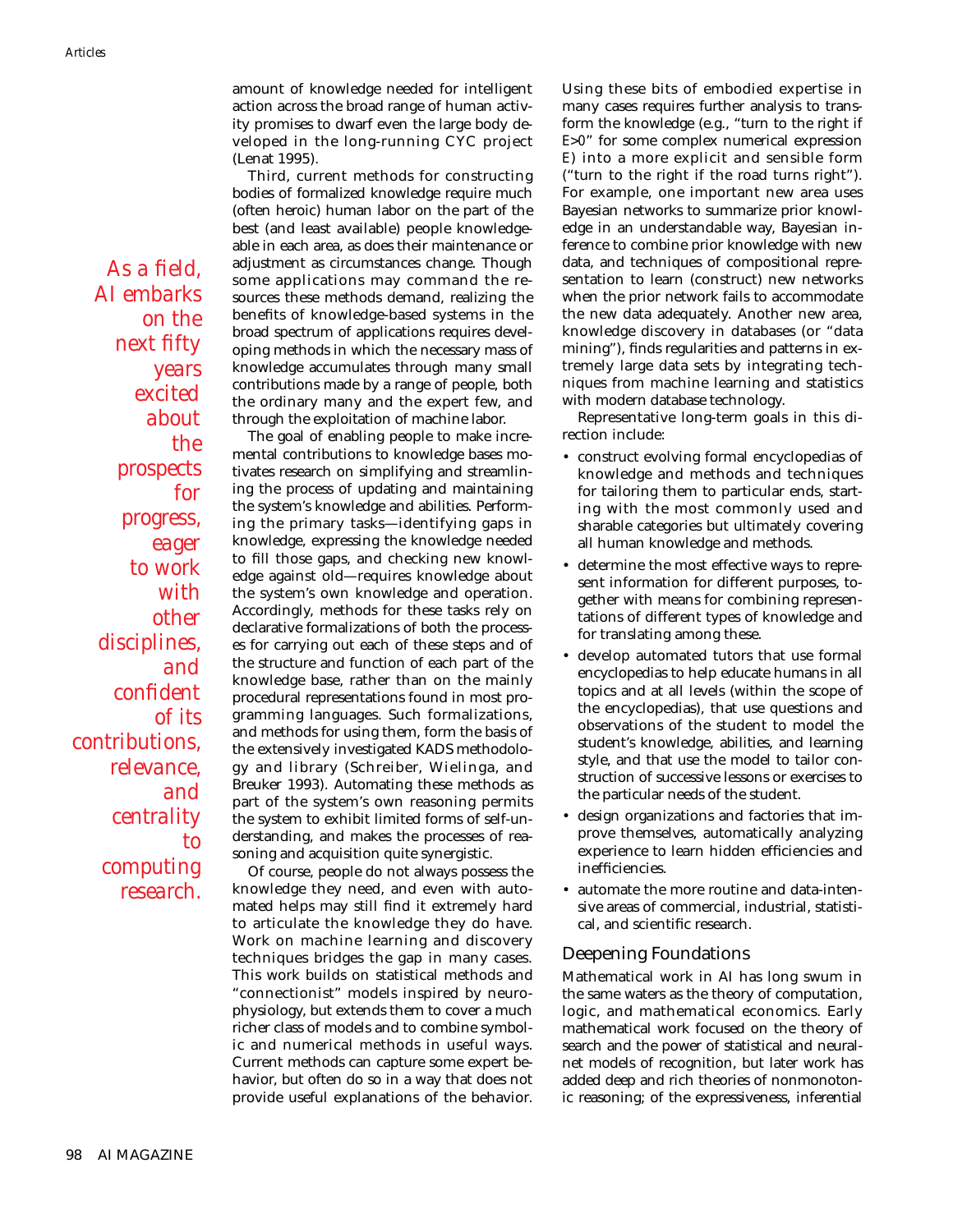complexity, and learnability of structured description languages; and of stochastic search techniques. Some of this work employs notions taken from or developed in concert with the theory of computation, such as time-space classifications of computational complexity and epistemic theories of distributed systems. AI theories must consider richer classifications of systems, however, since the properties distinguishing minds (belief, desire, intent, rationality, consciousness, sensory and motor faculties, etc.) constitute a larger and more puzzling set than those distinguishing computations. Although reasonable formalizations exist for some of these distinguishing properties, others remain problems for formulation. AI shares some of these problems with the mathematical sides of logic, economics, physics, and the theory of computation, but alone among the disciplines aims to characterize the full range of possible psychological organizations for minds, from the trivial to the superhuman. Since conceptual analysis flourishes best in the context of solving specific problems, the concrete complex systems developed in AI research bestow an advantage on AI over its relatives, which typically lack nontrivial yet tractable examples to study. These concrete, complex examples continue to attract the attention of workers in other disciplines, and this comparative advantage promises a stream of AI contributions to these other fields.

Representative long-term goals in this direction include:

- identify realistic yet theoretically comprehensible and tractable theories of rationality appropriate to agents of limited knowledge and abilities.
- properly formalize all aspects of psychological theories: not just reasoning and decision-making, but habit, memory, emotion, motivation and other aspects as well.
- find appropriate common mathematical forms that reconcile theories of informational (computational, cognitive, economic) and material (physical) agents.

### Conclusion

These studies are an impetus to youth, and a delight to age; they are an adornment to good fortune, refuge and relief in trouble; they enrich private and do not hamper public life; they are with us by night, they are with us on long journeys, they are with us in the depths of the country.

Cicero, *Pro Archia,* VII.xvi

By addressing both the underlying nature of intelligence and the development of theories, algorithms, and engineering techniques necessary to reproduce reliable, if rudimentary, machine intelligence, AI research makes numerous, large, and growing contributions to computing research and to the evolving social and industrial information infrastructure. Some contributions come through study of the deep scientific issues that concern our understanding of computation, intelligence, and the human mind. Others come through practical applications that help make computer systems easier and more natural to use and more capable of acting as independent intelligent workers and collaborators. Continued progress requires pursuing both types of contributions. The practical applications alone offer some of the strongest motivations for pursuing the scientific studies, as achieving the practical benefits seems hopeless without obtaining a deeper scientific understanding of many issues. At the same time, success in many of the scientific investigations calls for developing broad bodies of knowledge and methods—and practical applications provide the most natural context for developing these bodies of intelligence.

AI researchers retain enthusiasm about their field, both about the problems it addresses and about the ongoing progress on these problems, even as it has matured into a field of substantial content and depth. AI has needs that intersect with all areas of computing research, and a corresponding interest in partnerships with these areas in advancing knowledge and technique on these shared problems. It offers techniques and theories providing leverage on hard problems and also offers large important problems that might well serve as target applications for much of computing research. Only a few of these have been described in this short summary, and many opportunities remain for joint exploration with other areas of computing. As a field, AI embarks on the next fifty years excited about the prospects for progress, eager to work with other disciplines, and confident of its contributions, relevance, and centrality to computing research.

Write the vision; make it plain upon tablets, so he may run who reads it.

Habakkuk 2:2, *RSV*

#### Acknowledgments

The editors thank the group members (see Footnote 1) for their essential contributions and tireless efforts. The editors also thank Ger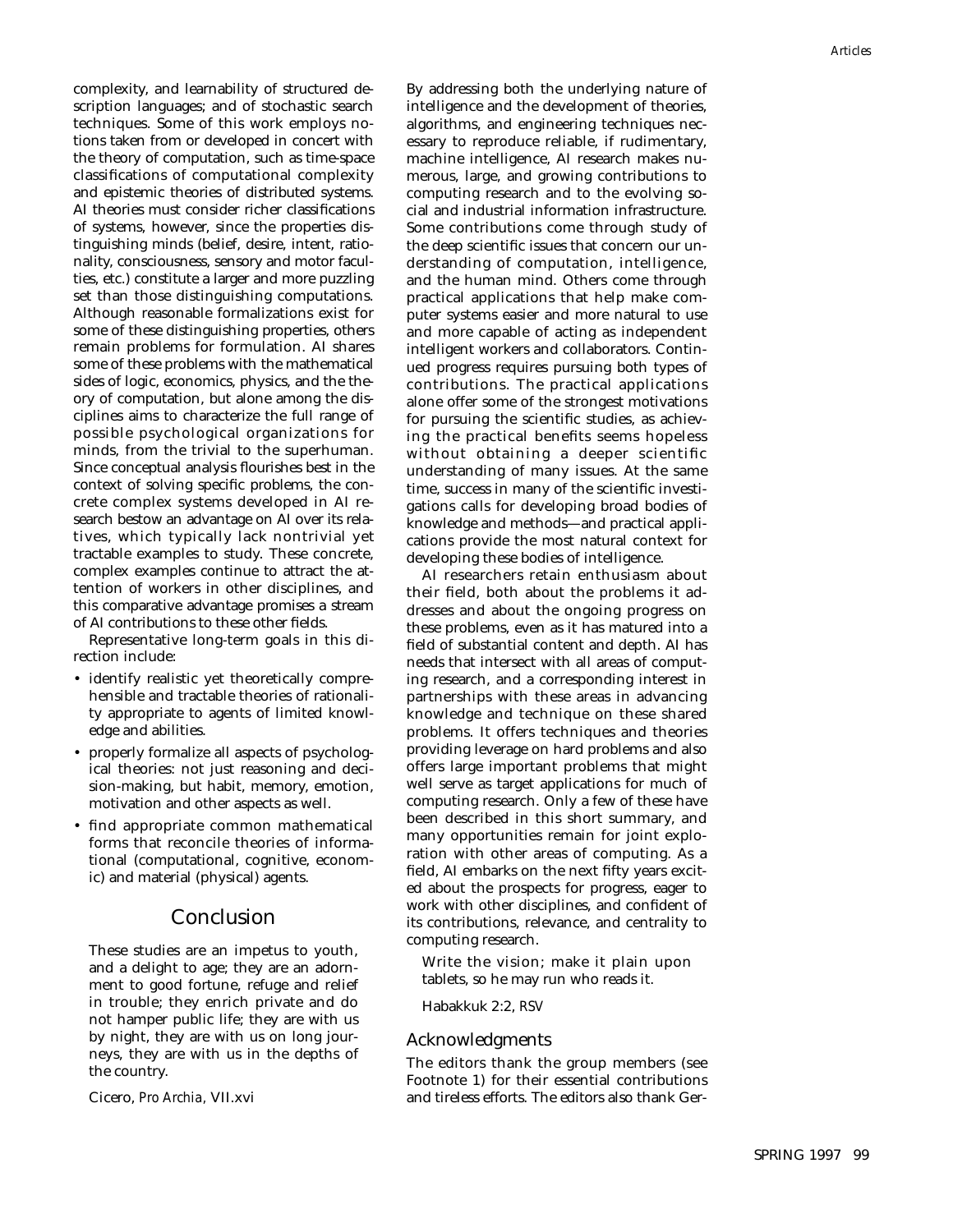hard Brewka, Peter Denning, Eric Grimson, Chris Hankin, Patrick Hayes, James Hendler, Larry Rudolph, Elisha Sacks, Joseph Schatz, Pietro Torasso, and Peter Wegner for providing additional comments and suggestions.

This report draws on two longer ones prepared by the American Association for Artificial Intelligence, namely "A Report to ARPA on Twenty-First Century Intelligent Systems" (Grosz and Davis 1994) and "The Role of Intelligent Systems in the National Information Infrastructure" (Weld, Marks, and Bobrow 1995). The editors thank AAAI for permission to use portions of the latter report (see footnotes 2 and 3).

#### Notes

1. This report represents the efforts of the Strategic Directions in Computing Research AI Working Group—Ronald Brachman, Thomas Dean (cochair), Johan de Kleer, Thomas Dietterich, Jon Doyle (co-chair), Cordell Green, Barbara Grosz, Ian Horswill, Leslie Pack Kaelbling, Daphne Koller, Joseph Marks, Fernando Pereira, Bart Selman, Yoav Shoham, Howard Shrobe, William Swartout, Michael Wellman, and Shlomo Zilberstein—formed as part of the ACM Workshop on Strategic Directions in Computing Research, held at the Massachusetts Insitute of Technology Laboratory for Computer Science on June 14-15, 1996. Group members worked out the underlying ideas of this report at the meeting, aided by prior discussions and their individual position statements. Ron Brachman presented a talk on strategic directions in AI to the workshop as a whole. The general structure of this report derives from his talk, augmented through many contributions by the above. The editors, of course, bear the responsibility for any flaws.

2. The list of areas of AI and their descriptions draws some text from the corresponding list appearing in (Weld, Marks, and Bobrow 1995). The borrowed text is Copyright © 1995 American Association for Artificial Intelligence, and is reprinted with permission from AAAI.

3. Much of the text in the section on enhancing communication was taken directly from sections of (Weld, Marks, and Bobrow 1995), with some revisions. The borrowed text is Copyright © 1995 American Association for Artificial Intelligence, and is reprinted with permission from AAAI.

#### References

Feigenbaum, E. A. 1996. How the "What" Becomes the "How." *Communications of the ACM* 39(5): 97–104.

Fowler, N., III; Cross, S. E.; and Owens, C. 1995. The ARPA-Rome Knowledge-Based Planning and Scheduling Initiative. *IEEE Expert* 10(1): 4–9.

Goebel, J.; Volk, K.; Walker, H.; Gerbault, F.; Cheeseman, P.; Self, M.; Stutz, J.; and Taylor, W. 1989. A Bayesian Classification of the IRAS LRS Atlas. Astronomical Astrophysics 222:L5–L8.

Grimson, W. E. L.; Lozano-Perez, T.; Wells, W. M., III; Ettinger, G. J.; White, S. J.; and Kikinis, R. 1996. An Automatic Registration Method for Frameless Stereotaxy, Image Guided Surgery, and Enhanced Reality Visualization. IEEE Transactions on Medical Imaging 15(2): 129–140.

Grosz, B. 1996. Collaborative Systems. *AI Magazine* 17(2): 67–85.

Grosz, B., and Davis, R., eds. 1994. A Report to ARPA on Twenty-First Century Intelligent Systems. *AI Magazine* 15(3): 10–20.

Heckerman, D. E. 1991. *Probabilistic Similarity Networks.* Cambridge, Mass.: MIT Press.

Heckerman, D. E.; Breese, J.; and Rommelse, K. 1995. Decision-Theoretic Troubleshooting. *Communications of the ACM* 38(3): 49–57.

Horvitz, E.; Srinivas, S.; Rouokangas, C.; and Barry, M. 1992. A Decision-Theoretic Approach to the Display of Information for Time-Critical Decisions: The Vista Project. In Proceedings of the SOAR-92 Conference on Space Operations Automation and Research. Washington, D.C.: National Aeronautics and Space Administration.

Jochem, T., and Pomerleau, D. 1996. Life in the Fast Lane: The Evolution of an Adaptive Vehicle Control System. *AI Magazine* 17(2): 11–50.

Kasparov, G. 1996. The Day That I Sensed a New Kind of Intelligence. *Time* 147(13): 55.

Lenat, D. B. 1995. CYC: A Large-Scale Investment in Knowledge Infrastructure. *Communications of the ACM* 38(11): 33–38.

Lyon, R. F., and Yaeger, L. S. 1996. On-Line Hand-Printing Recognition with Neural Networks. In Proceedings of the Fifth International Conference on Microelectronics for Neural Networks and Fuzzy Systems, 201-212. Washington, D.C.: IEEE Computer Society Press.

Minsky, M. 1962. Problems of Formulation for Artificial Intelligence. In Proceedings of a Symposium on Mathematical Problems in Biology, 35–46. Providence, R.I.: American Mathematical Society.

Naj, A. K. 1996. Manufacturing Gets a New Craze from Software: Speed. *Wall Street Journal,* 13 August 1996, B4. See also http://www.i2.com/.

Reddy, R. 1996. To Dream the Possible Dream. *Communications of the ACM* 39(5): 105–112.

Rosenbloom, P. S.; Laird, J. E.; and Newell, A. 1993. The Soar Papers: Readings on Integrated Intelligence. Cambridge, Mass.: MIT Press.

Schaeffer, J.; Culberson, J.; Treloar, N.; Knight, B.; Lu, P.; and Szafron, D. 1992. A World Championship Caliber Checkers Program. *Artificial Intelligence* 53:273–289.

Schreiber, A. T.; Wielinga, B. J.; and Breuker, J. A., eds. 1993. *KADS: A Principled Approach to Knowledge-Based System Development.* San Diego, Calif.: Academic.

Selman, B.; Brooks, R. A.; Dean, T.; Horvitz, E.; Mitchell, T.; and Nilsson, N. J. 1996. Challenge Problems for Artificial Intelligence. In Proceedings of the Thirteenth National Conference on Artificial Intelligence (AAAI-96), 1340–1345. Menlo Park,